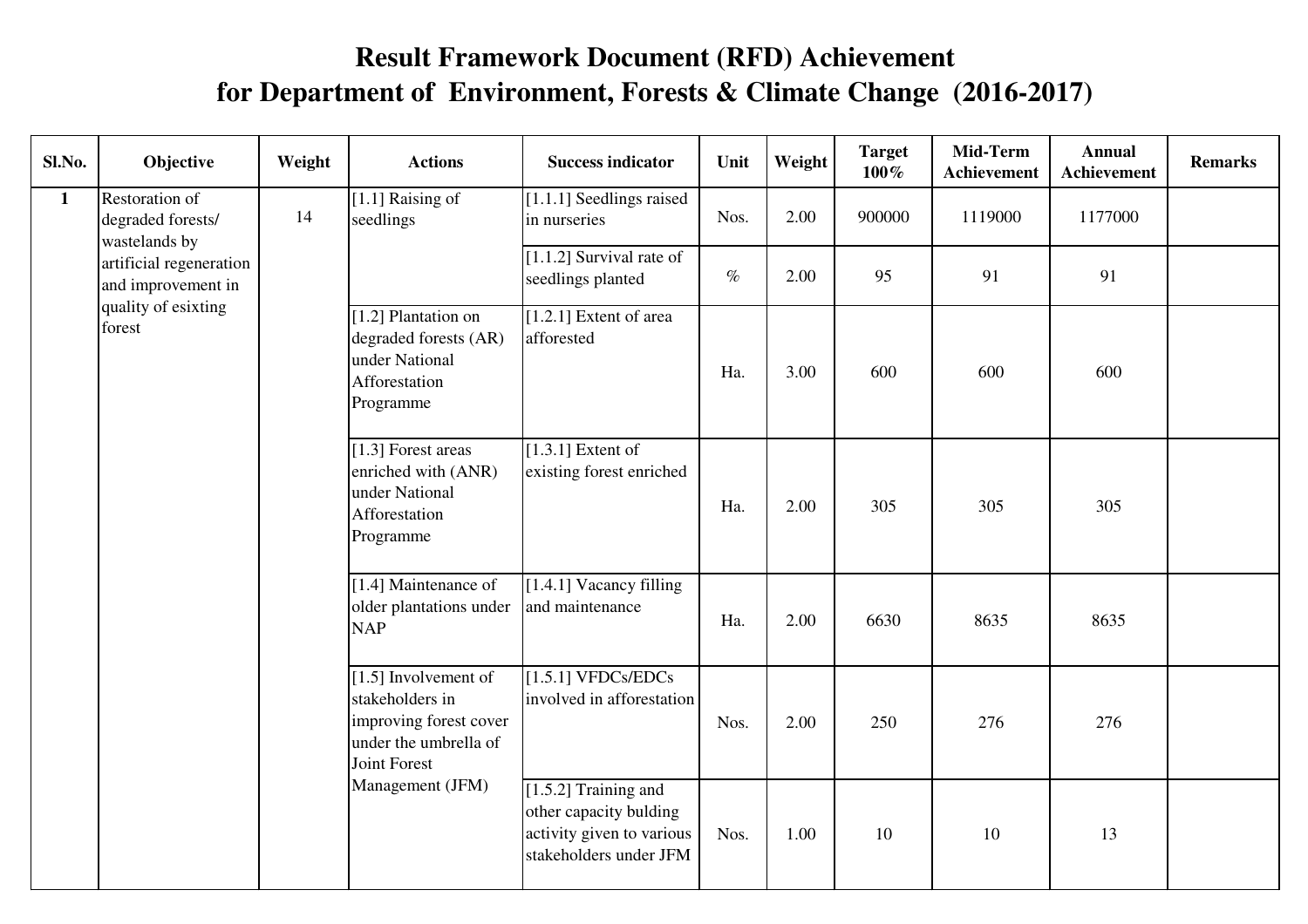| $\overline{2}$ | Effective<br>implementation of<br>various schemes                  | 10              | [2.1] Afforestation with $(2.1.1)$ Number of<br>tree species under<br><b>CAMPA</b> and Centrally | seedlings raised                                                                               | Nos. | 1.00 | 118000 | 252000 | 280000 |  |
|----------------|--------------------------------------------------------------------|-----------------|--------------------------------------------------------------------------------------------------|------------------------------------------------------------------------------------------------|------|------|--------|--------|--------|--|
|                | under State Plan and<br>Centrally sponsored<br>afforestation,      |                 | Sponsored Scheme etc.                                                                            | $[2.1.2]$ Extent of the<br>forests to cover                                                    | Ha.  | 2.00 | 1978   | 1705   | 1975   |  |
|                | cultivation of NTFP<br>such as bamboos and<br>medicinal plants for |                 |                                                                                                  | $[2.1.3]$ Maintenance of<br>older Plantations                                                  | Ha.  | 1.00 | 1400   | 2022   | 2022   |  |
|                | livelihood support to<br>the local people.                         |                 | bamboo species under<br><b>NBM</b>                                                               | [2.2] Afforestation with $[2.2.1]$ Area of Bamboo<br>Plantation to raise inside<br>forest area | Ha.  | 2.00 | 3000   | 3000   | 3000   |  |
|                |                                                                    |                 |                                                                                                  | [2.2.2] Area of Bamboo<br>Plantation to raise<br>outside forest area                           | Ha.  | 1.00 | 1200   | 1200   | 1200   |  |
|                |                                                                    |                 |                                                                                                  | $[2.2.3]$ Area of existing<br>bamboo forest to enrich                                          | Ha.  | 0.50 | 400    | 400    | 400    |  |
|                |                                                                    |                 |                                                                                                  | $[2.2.4]$ Area of older<br><b>Bamboo Plantation to</b><br>maintain                             | Ha.  | 1.00 | 2500   | 2500   | 2500   |  |
|                |                                                                    |                 |                                                                                                  | $[2.2.5]$ VFDCs involved<br>in afforestation acitivity<br>under NBM                            | Nos. | 0.50 | 80     | 73     | 130    |  |
|                |                                                                    |                 | [2.3] Forest area<br>covered with medicinal<br>plants under NMPB etc.                            | [2.3.1] Maintenance of<br><b>Medicinal Plantation</b>                                          | Ha.  | 1.00 | 1220   | 1220   | 1220   |  |
| $\mathbf{3}$   | Protection of forests<br>from fire,<br>encorachment and            | $7\phantom{.0}$ | [3.1] Creation of fire<br>line under various<br>schemes                                          | $[3.1.1]$ Length of fire<br>line                                                               | Km.  | 2.00 | 100    |        | 265    |  |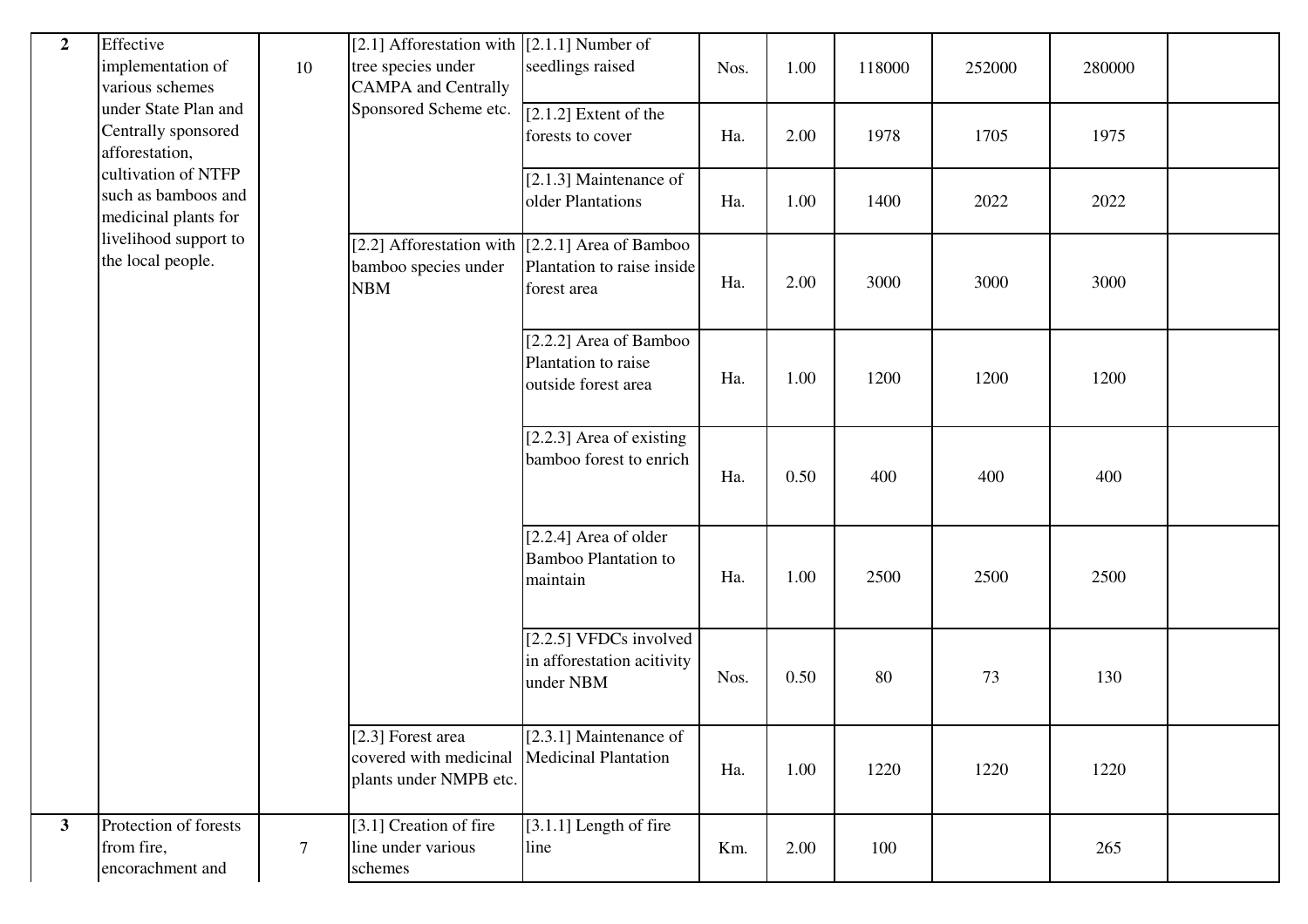|                         | other biotic<br>interferences                                                                                      |       | [3.2] Maintenance of<br>fire line                                                                                       | [3.2.1] Length of fire<br>line to maintain                                        | Km.  | 1.00 | 100            |                | 100            |  |
|-------------------------|--------------------------------------------------------------------------------------------------------------------|-------|-------------------------------------------------------------------------------------------------------------------------|-----------------------------------------------------------------------------------|------|------|----------------|----------------|----------------|--|
|                         |                                                                                                                    |       | $\overline{[3.3]}$ Engagement of<br>fire watchers                                                                       | [3.3.1] Labourers<br>engaged                                                      | Nos. | 1.00 | 100            | 35             | 220            |  |
|                         |                                                                                                                    |       | [3.4] Patrolling in forest [3.4.1] Ranges covered<br>areas                                                              | by Protection Division<br>and Territorial Division                                | Nos. | 2.00 | 60             | 70             | 70             |  |
|                         |                                                                                                                    |       | [3.5] Installation of<br>Controlling System for<br>harvest and transit of<br><b>Forest Produce</b>                      | [3.5.1] Operation of<br>check post/check gate                                     | Nos. | 0.50 | $\overline{4}$ | 9              | 13             |  |
|                         |                                                                                                                    |       |                                                                                                                         | [3.5.2] Construction of<br>watch tower                                            | Nos. | 0.50 | $\mathfrak{Z}$ |                | $\mathfrak{Z}$ |  |
| $\overline{\mathbf{4}}$ | Strengthening of<br>infrastructure,<br>Research and<br>Extension support for<br>effective management<br>of forests | $8\,$ | [4.1] Construction of<br>Residential and office<br>buildings under IFM,<br>CaMPA and Finance<br><b>Commission Grant</b> | $[4.1.1]$ Buildings<br>constructed                                                | Nos. | 2.00 | $\overline{4}$ |                | $\overline{4}$ |  |
|                         |                                                                                                                    |       | [4.2] Publication of<br><b>Booklets/Pamphlets</b>                                                                       | [4.2.1] Publication made                                                          | Nos. | 2.00 | $\tau$         | $\overline{2}$ | 8              |  |
|                         |                                                                                                                    |       | [4.3] Training to<br>various stakeholders                                                                               | $[4.3.1]$ No. of Forest<br>Officers to train                                      | Nos. | 2.00 | 10             | 13             | 16             |  |
|                         |                                                                                                                    |       |                                                                                                                         | $[4.3.2]$ Training to<br>Frontline Staffs at<br>Forest Training School,<br>Aizawl | Nos. | 2.00 | 50             | 15             | 70             |  |
| $\overline{\mathbf{5}}$ | Scientific<br>management of<br>existing forests for<br>Isustainability.                                            | 8     | [5.1] Preparation of<br>working plans                                                                                   | [ $5.1.1$ ] Divisions to<br>cover                                                 | Nos. | 1.00 | $\overline{4}$ | $\tau$         | $\tau$         |  |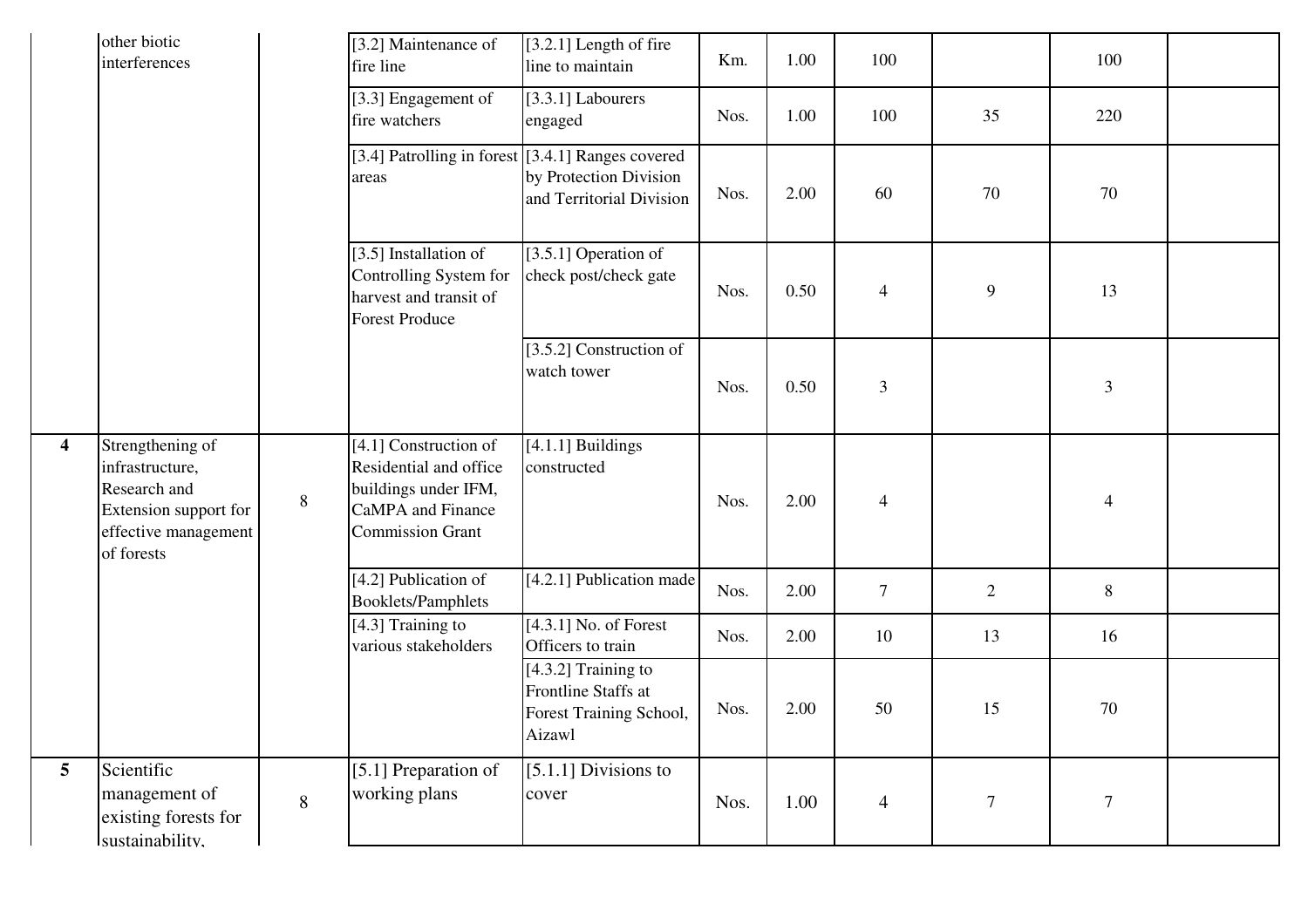| $\mathcal{L}_{\mathcal{F}}$ and $\mathcal{L}_{\mathcal{F}}$ are $\mathcal{L}_{\mathcal{F}}$ . In the contribution<br>$\overline{u}$<br>improvement of<br>forest cover with<br>people's<br>participation |    | [5.2] Implementation<br>of Working Plans                                                              | $[5.2.1]$ No. of<br>divisions impementing<br><b>Working Plans</b>                                         | Nos. | 1.00 | $\overline{4}$ | $\overline{4}$ | $\overline{4}$ |  |
|---------------------------------------------------------------------------------------------------------------------------------------------------------------------------------------------------------|----|-------------------------------------------------------------------------------------------------------|-----------------------------------------------------------------------------------------------------------|------|------|----------------|----------------|----------------|--|
|                                                                                                                                                                                                         |    | [5.3] Observation of<br>States specific<br>programmes for<br>Environmental cause                      | [5.3.1] No of<br>seedlings planted/<br>distributed on Green<br>Mizoram Day                                | Nos. | 2.00 | 350000         | 444500         | 473200         |  |
|                                                                                                                                                                                                         |    |                                                                                                       | [5.3.2] Organising of<br><b>Fire Prevention</b><br>Awareness Campaign<br>during 'Fire<br>Prevention Week' | Nos. | 2.00 | 65             | 73             | 76             |  |
|                                                                                                                                                                                                         |    |                                                                                                       | $[5.3.3]$ No. of<br>Department involved                                                                   | Nos. | 1.00 | 30             | 32             | 39             |  |
|                                                                                                                                                                                                         |    |                                                                                                       | [5.3.4] No. of District<br>covered                                                                        | Nos. | 1.00 | 8              | $\,8\,$        | $8\,$          |  |
| Protection and<br>development of<br>Fauna in the State<br>by preservation of<br>existing wildlife by<br><b>I</b> providing healthy                                                                      | 11 | [6.1] Habitat<br>improvement and<br>implementation of<br>Wildlife<br>Management/<br>Conservation Plan | [6.1.1]<br>Implementation of<br>WL management plan/<br><b>Conservation Plan</b>                           | Nos. | 2.00 | 10             | 10             | $10\,$         |  |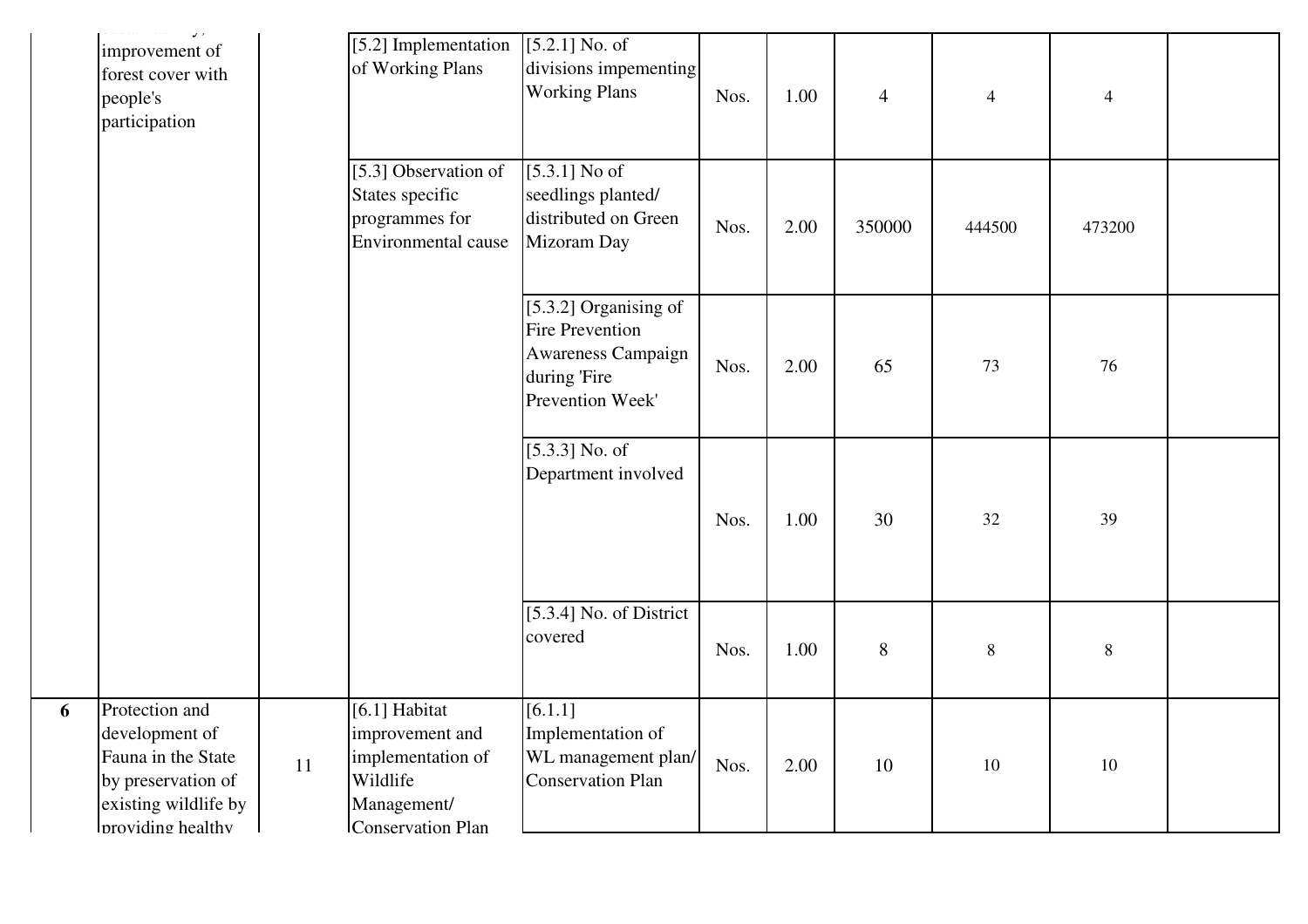| $\mathbf{r}$<br>habitats                               |                |                                                                                                                        | $[6.1.2]$ Creation of<br>grasslands/fodder/<br>fruit plantation                                         | Ha.  | 2.00 | 20             | 59         | 59           |  |
|--------------------------------------------------------|----------------|------------------------------------------------------------------------------------------------------------------------|---------------------------------------------------------------------------------------------------------|------|------|----------------|------------|--------------|--|
|                                                        |                |                                                                                                                        | [6.1.3]<br>Implementation of<br>effective Anit-<br>poaching scheme                                      | Date | 1.00 | 30/10/2016     | 01/04/2016 | 01/04/2016   |  |
|                                                        |                |                                                                                                                        | [6.1.4] Engagement of<br>wildlife guard                                                                 | Nos. | 2.00 | 100            | 259        | 259          |  |
|                                                        |                | [6.2] Plantation of<br>fruit bearing species                                                                           | [6.2.1] Maintenance<br>of plantations                                                                   | Nos. | 1.00 | 97             | 437        | 437          |  |
|                                                        |                | [6.3] Community<br>involvement in<br>wildlife protection                                                               | $[6.3.1]$ No. of EDCs<br>involved in Wildlife<br>management including<br>detection of wildlife<br>crime | Nos. | 1.00 | 70             | 73         | 78           |  |
|                                                        |                |                                                                                                                        | $[6.3.2]$ Individuals<br>trained in awareness                                                           | Nos. | 1.00 | 1200           | 570        | 1655         |  |
|                                                        |                | [6.4] Development of $(6.4.1]$ Wetlands<br>wetlands                                                                    | covered                                                                                                 | Nos. | 1.00 | $\overline{2}$ |            | $\mathbf{2}$ |  |
| Promotion of eco-<br>tourism through<br>development of | $\overline{3}$ | [7.1] Identification of $\left[7.1.1\right]$ Potential sites<br>sites for promotion of to be identified<br>eco-tourism |                                                                                                         | Nos. | 1.00 | 3              | 6          | 10           |  |
| potential sites                                        |                | [7.2] Preparation of<br>plan for development be prepared<br>of eco-tourism                                             | $[7.2.1]$ Master Plan to                                                                                | Date | 1.00 | 15/11/2016     |            |              |  |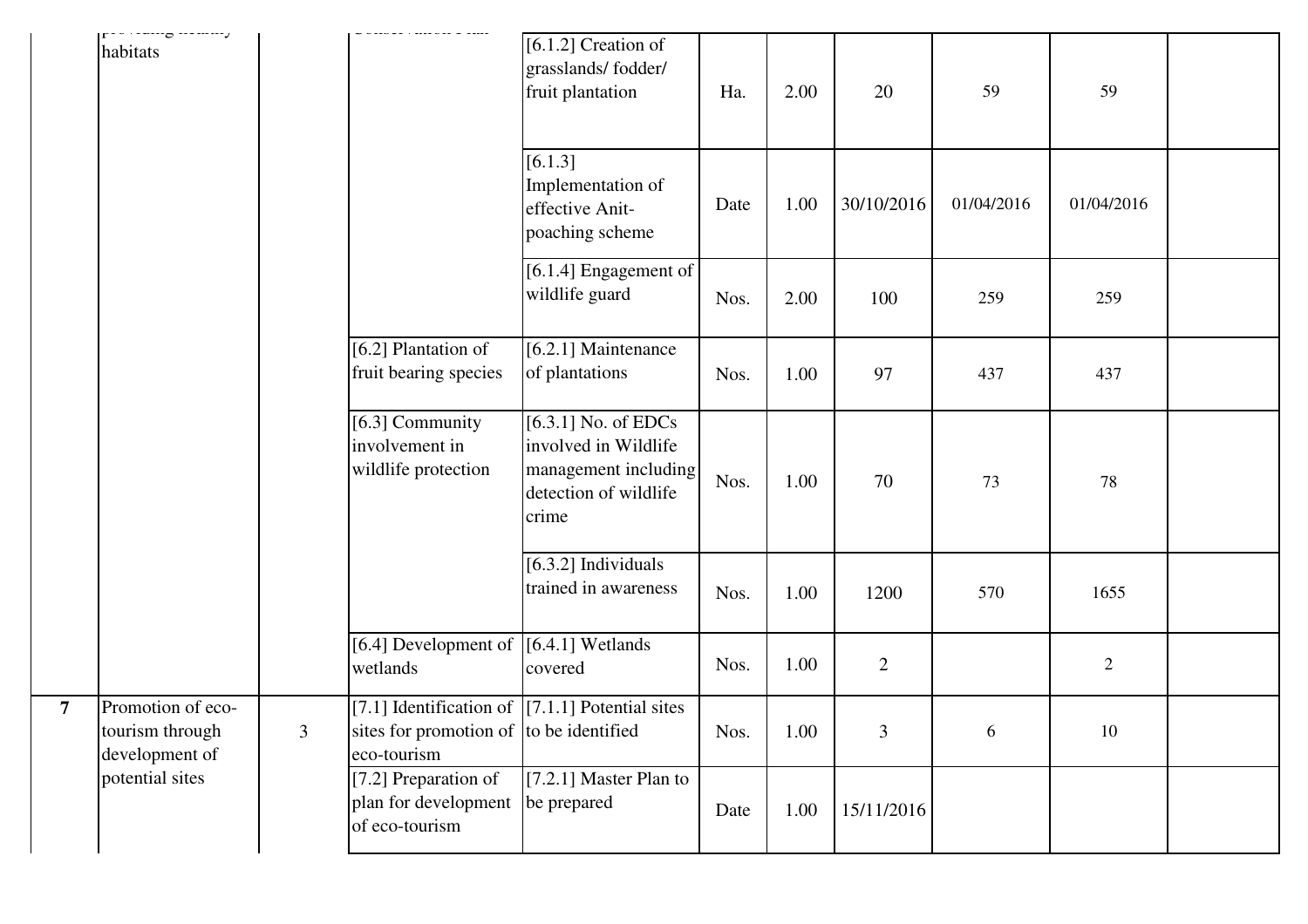|                |                                                                              |                | [7.3] Linkage of<br>Environment &<br><b>Forestt Department</b><br>with R&D institutes | [7.3.1] Collaboration<br>with other line<br>Departments viz.<br>Tourism, R&D etc. for<br>execution of Eco-<br>tourism activity   | Date   | 1.00 | 25/10/2016 | 14/06/2016 | 14/06/2016 |  |
|----------------|------------------------------------------------------------------------------|----------------|---------------------------------------------------------------------------------------|----------------------------------------------------------------------------------------------------------------------------------|--------|------|------------|------------|------------|--|
| 8              | Addressing key<br>concerns related to<br>climate change<br>through effective | $\mathfrak{S}$ | [8.1] Implementation<br>of Green India<br>Mission                                     | [8.1.1]<br>Implementation of<br>Perspective Plans                                                                                | Nos.   | 1.00 | 8          | 5          | $8\,$      |  |
|                | adaptation and<br>mitigation efforts<br>and Monitoring and                   |                |                                                                                       | $[8.1.2]$ No. of VFDCs<br>to involve                                                                                             | Nos.   | 1.00 | 45         | 51         | 51         |  |
|                | Evaluation of such<br>activities                                             |                | [8.2] Meeting of<br>senior forest officers                                            | $[8.2.1]$ No. of<br>Meetings to be held                                                                                          | Nos.   | 1.00 | 20         | 20         | $22\,$     |  |
|                |                                                                              |                | [8.3] Scrutiny of<br>monthly/quarterly/<br>annual reports                             | [8.3.1] Percentage of<br>Progress Reports to be<br>scrutinized                                                                   | $\%$   | 1.00 | 100        | 50         | 100        |  |
|                |                                                                              |                | [8.4] Monitoring and<br>evaluation of<br>execution of field<br>works                  | [8.4.1] Percentage of<br>execution of Field<br>Works to be<br>monitored by higher<br>officials ans other<br>independent agencies | $\%$ . | 1.00 | 80         | 50         | 80         |  |
| 9 <sup>°</sup> | Efficient use of IT,<br>improved internal                                    | $8\,$          | [9.1] Maintenance of<br><b>GIS Cell</b>                                               | [9.1.1] Strengthening<br>of GIS Cell                                                                                             | Nos.   | 1.00 | 1          |            | 1          |  |
|                | efficiency/responsiv<br>eness/service<br>delivery in the<br>department       |                | [9.2] Generation of<br>improved maps<br>through GIS                                   | $[9.2.1]$ Improvement<br>of digitized mapo of<br><b>Reserved Forests</b>                                                         | Nos.   | 2.00 | 8          | 6          | 9          |  |
|                |                                                                              |                |                                                                                       | $[9.2.2]$ Improvement<br>of digitized map of<br>Protected Areas/ Eco-<br><b>Sensitive Zones</b>                                  | Nos.   | 2.00 | 10         | $\tau$     | 12         |  |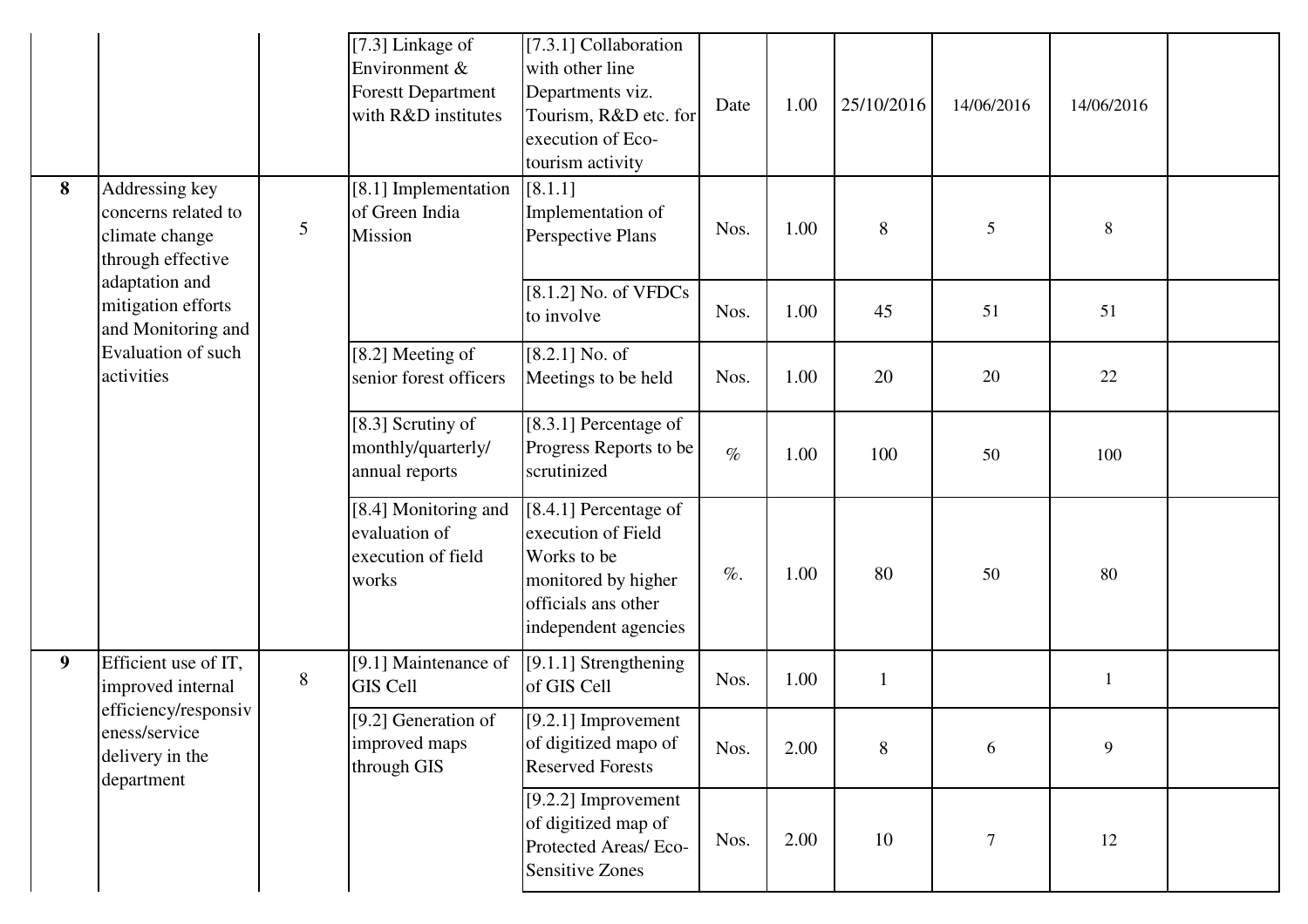|    |                                                                                                |       |                                                                                                                            | [ $9.2.3$ ] Improvement<br>of digitized map of<br><b>Riverine Reserved</b><br>Forests           | Nos.    | 1.00 | 16             | 5                | 14               |  |
|----|------------------------------------------------------------------------------------------------|-------|----------------------------------------------------------------------------------------------------------------------------|-------------------------------------------------------------------------------------------------|---------|------|----------------|------------------|------------------|--|
|    |                                                                                                |       | [9.3] Providing<br>DGPS/ GPS set to<br>frontline forest<br>afficers                                                        | [9.3.1] Supply of<br>DGPS/GPS handset to<br><b>Divisions/Ranges</b>                             | Nos.    | 2.00 | 10             | 10               | 13               |  |
| 10 | Regeneration/cultiv<br>ation and value-<br>addition to the<br>forest produces                  | 8     | [10.1] Felling and<br>Marketing of private<br>bamboo                                                                       | $[10.1.1]$ No. of Private<br><b>Bamboos</b><br>harvested/extracted<br>under the Guidelines      | Nos.    | 2.00 | 1000000        | 388549           | 573549           |  |
|    | particularly<br>bamboos and<br>establishment of<br>linkages to potential<br>markets for value- |       | [10.2] Provision of<br>technical support to<br>bamboo planters<br>under New Land Use                                       | $[10.2.1]$ No. of<br>beneficiaries under<br>bamboo trade of<br><b>NLUP</b>                      | Nos.    | 1.00 | 190            | 203              | 203              |  |
|    | added products                                                                                 |       | Policy (NLUP)                                                                                                              | $[10.2.2]$ No. of<br>training given to<br><b>NLUP</b> beneficiaries                             | Nos.    | 1.00 | $\overline{4}$ | $\boldsymbol{7}$ | $\boldsymbol{7}$ |  |
|    |                                                                                                |       | [10.3] Maintenance of $[10.3.1]$ No. of staff<br><b>Bamboo Processing</b><br>Centre and<br>establishing market<br>linkages | and VFDC members<br>trained in bamboo<br>model value addition<br>center by experts              | Persons | 2.00 | 30             |                  |                  |  |
|    |                                                                                                |       |                                                                                                                            | $[10.3.2]$ No. of<br>exhibition organized<br>for bamboo based<br>entrepreneurs for<br>marketing | Nos.    | 2.00 | $\overline{2}$ |                  |                  |  |
| 11 | Improvement of<br>ambient<br>environment<br>through monitoring<br>$\sigma$ and $\sigma$        | $8\,$ | [11.1] Monitoring of<br>air/water quality by<br><b>State Pollution</b><br>Control Board                                    | $[11.1.1]$ Water quality<br>monitoring stations<br>operated under<br><b>NWMP</b>                | Nos.    | 1.00 | 56             | 56               | 56               |  |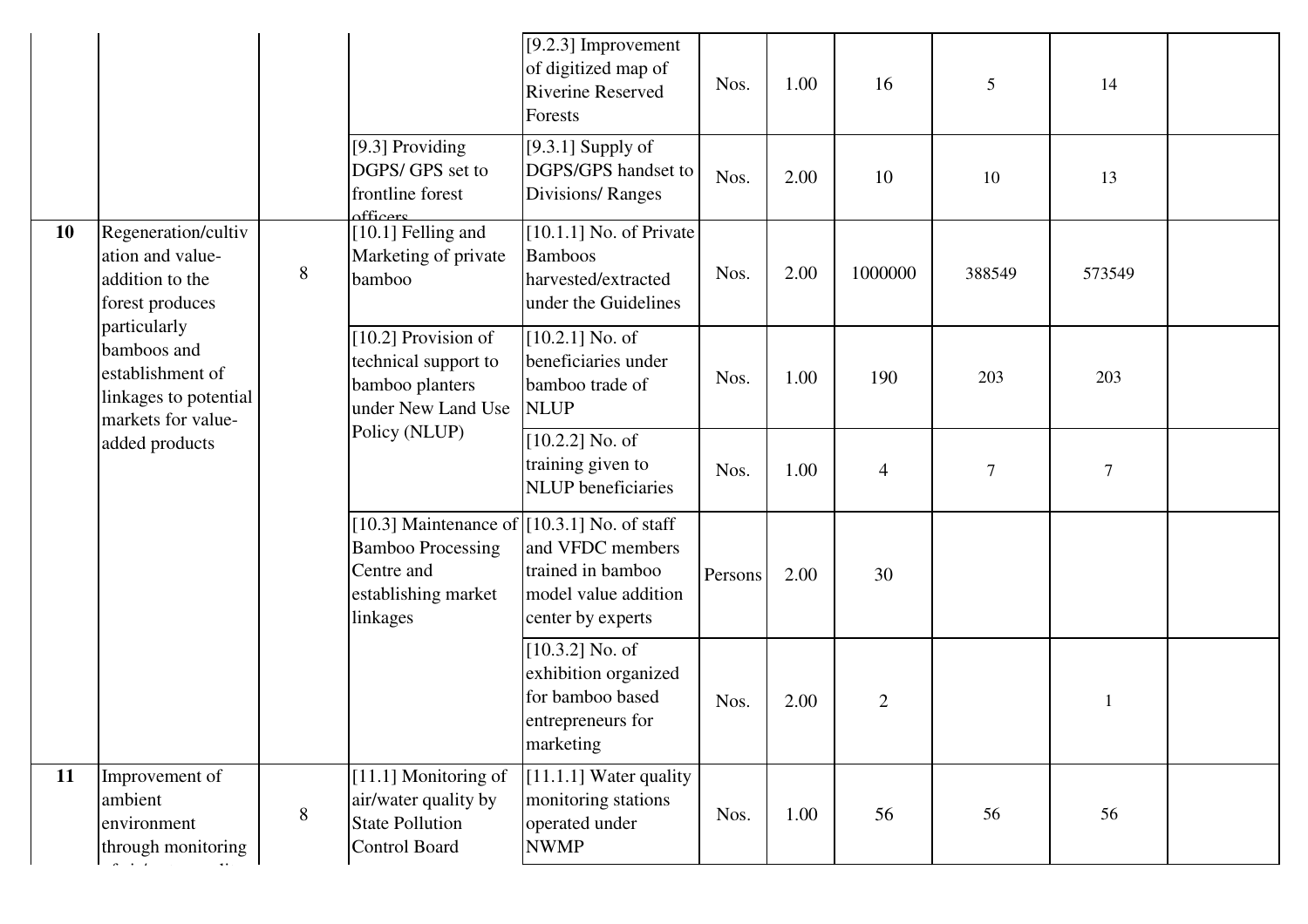| of air/water quality<br>and environmental<br>education and |                                           | $[11.1.2]$ Frequency of<br>water quality<br>monitoring                                             | Nos. | 0.50 | 12             | 6    | 12             |  |
|------------------------------------------------------------|-------------------------------------------|----------------------------------------------------------------------------------------------------|------|------|----------------|------|----------------|--|
| awareness                                                  |                                           | $[11.1.3]$ Additonal<br>water sample test                                                          | Nos. | 0.50 | 25             | 9    | 19             |  |
|                                                            |                                           | $[11.1.4]$ Air quality<br>monitoring station<br>operated under NAMP                                | Nos. | 0.50 | 11             | 11   | 11             |  |
|                                                            |                                           | $[11.1.5]$ Frequency of<br>air quality monitoring                                                  | Nos. | 0.50 | 104            | 52   | 104            |  |
|                                                            |                                           | $[11.1.6]$ Frequency of<br>noise monitoring                                                        | Nos. | 0.50 | 10             |      | $\overline{2}$ |  |
|                                                            |                                           | $[11.1.7]$ Frequency of<br>Bio-monitoring                                                          | Nos. | 0.50 | $\overline{4}$ |      |                |  |
|                                                            | [11.2] Awareness build [11.2.1] Awareness | generation campaigns<br>and programs<br>organised                                                  | Nos. | 0.50 | 15             | 25   | 66             |  |
|                                                            |                                           | [11.2.2]<br>Organisations/<br>Educational<br>Institutions covered                                  | Nos. | 0.50 | 20             | 33   | 55             |  |
|                                                            |                                           | $[11.2.3]$ Numbers of<br>Eco Clubs and<br><b>Environmental NGOs</b><br>engaged                     | Nos. | 0.50 | 1235           | 1235 | 1894           |  |
|                                                            | [11.3] Implementation [11.3.1] Consent to | establish and operate<br>industries under<br>different categories<br>viz. Red, Orange and<br>Green | Nos. | 0.50 | 100            | 230  | 268            |  |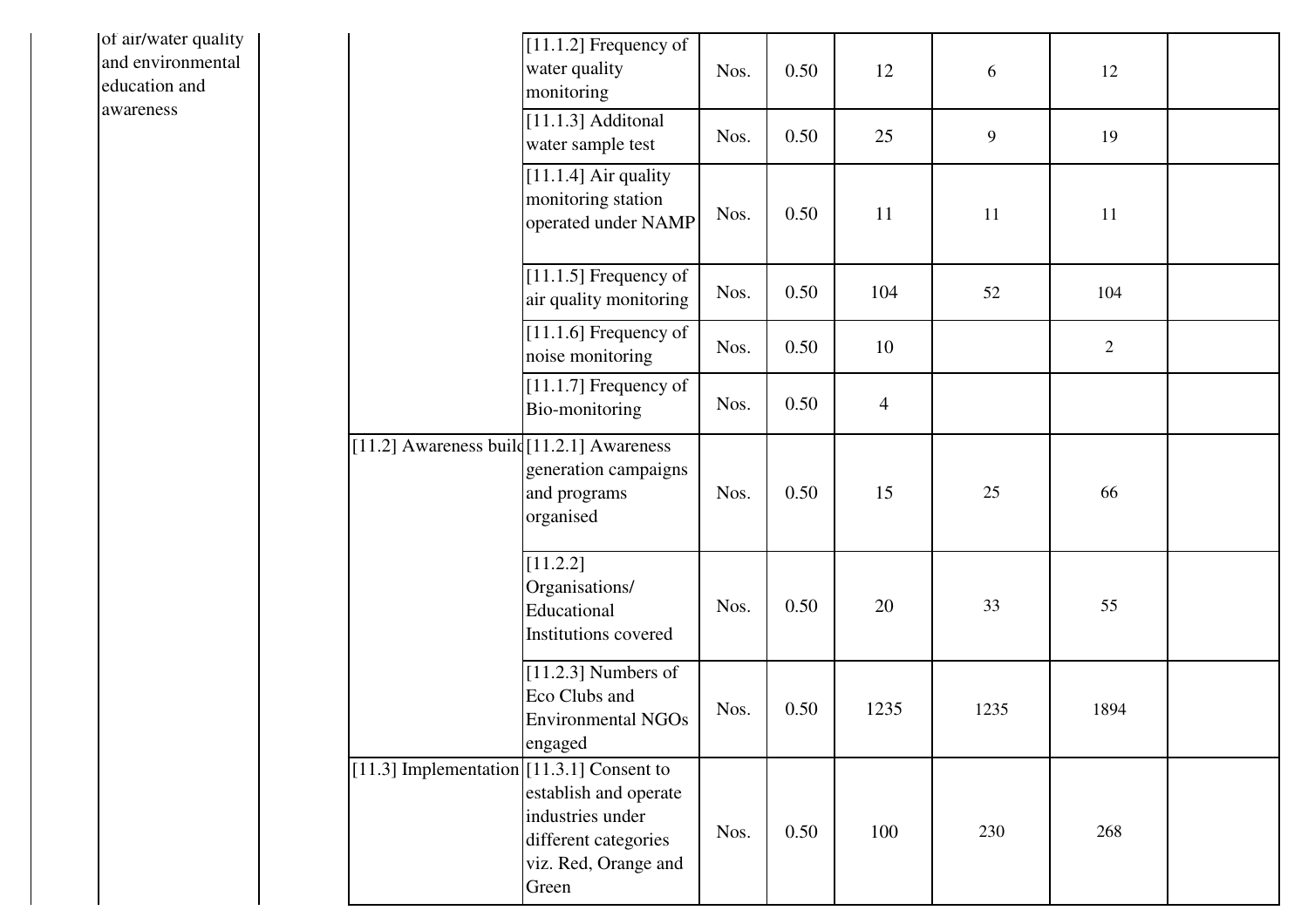|         |                                                       |                | $[11.4]$ Waste<br>management in the<br>State                            | [11.4.1] Authorization<br>to Hospitals/Clinics<br>under Bio-Medical<br>Waste (Management<br>& Handling) Rules,<br>1998             | Nos. | 0.50 | 10         | 16         | 17         |  |
|---------|-------------------------------------------------------|----------------|-------------------------------------------------------------------------|------------------------------------------------------------------------------------------------------------------------------------|------|------|------------|------------|------------|--|
|         |                                                       |                |                                                                         | [11.4.2] Monitoring of<br>vehicular emission<br>under Central Motor<br>Vehicles Rules, 1989                                        | Nos. | 0.50 | 4000       | 8260       | 8260       |  |
|         |                                                       |                |                                                                         | [11.4.3] Submission<br>of Annual Report to<br>CPCB/MoEF under<br>Minicipal Solid Wates<br>(Management $&$<br>Handling Rules, 2000  | Date | 0.50 | 15/09/2016 |            |            |  |
|         |                                                       |                |                                                                         | [11.4.4] Submission<br>of Annual Report to<br>CPCB/MoEF under<br><b>Bio-Medical Waste</b><br>(Management &<br>Handling Rules, 1998 | Date | 0.50 | 30/05/2016 |            | 01/04/2016 |  |
| $\star$ | <b>Efficient functioning</b><br>of RFD system         | $\mathfrak{Z}$ | [1.1] Timely submission $[1.1.1]$ On-time<br>of Mid Term<br>Achievement | submission                                                                                                                         | Date | 1.00 | 15/12/2016 |            | 08/12/2016 |  |
|         |                                                       |                | [1.2] Timely submission $[1.2.1]$ On-time<br>of results for 2016-17     | submission                                                                                                                         | Date | 2.00 | 28/04/2017 |            | 27/04/2017 |  |
| $\ast$  | Publication of e-Book<br>of important<br>achievements | $\overline{2}$ | $[1.1]$ Timely<br>publication of e-Book                                 | $[2.1.1]$ On time<br>publication and<br>uploading it in the<br>Departmental websites                                               | Date | 2.00 | 10/01/2017 | 29/06/2016 | 29/06/2016 |  |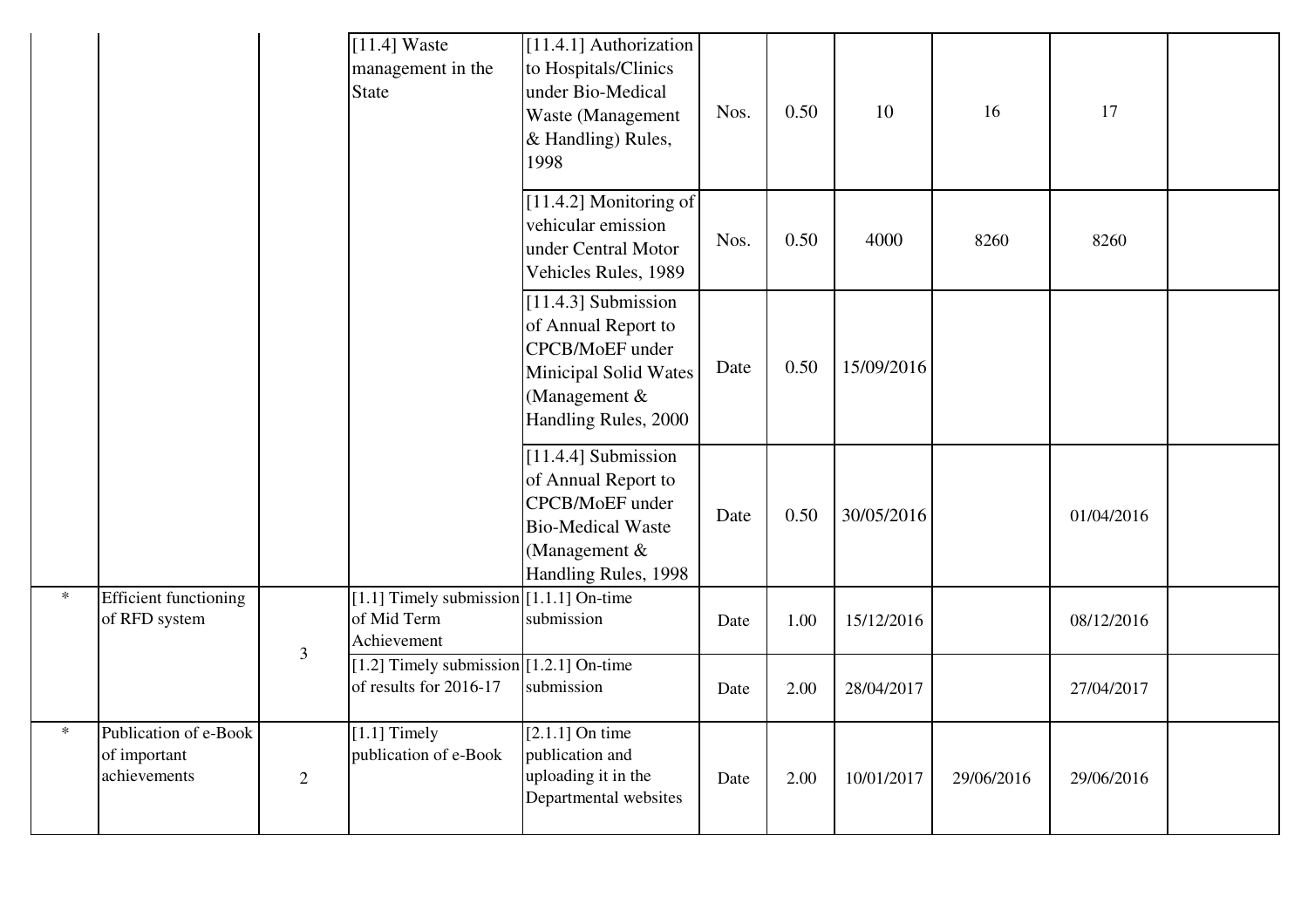|        | <b>Updating of Citizen</b><br>Charter                             | [3.1] Updating of<br>Citizen Charter as per<br>the framework provided<br>by RFMS                            | $[3.1.1]$ On-time<br>submission                                                | Date | 2.00 | 10/01/2017 | 01/07/2016 | 01/07/2016 |  |
|--------|-------------------------------------------------------------------|-------------------------------------------------------------------------------------------------------------|--------------------------------------------------------------------------------|------|------|------------|------------|------------|--|
| $\ast$ | <b>Update RTI Manual</b><br>as per Section 4 of<br><b>RTI</b> Act | $[4.1]$ Timely updating<br>of RTI Manual                                                                    | $[4.1.1]$ On time updating<br>and uploading it in the<br>Departmental websites | Date | 2.00 | 10/01/2017 | 12/01/2017 | 12/01/2017 |  |
| $\ast$ | Effective redressal of<br>citizen's grievances                    | [5.1] Timely disposal of $[5.1.1]$ Citizen's<br>citizens grievances<br>lodged through<br>www.mipuiaw.nic.in | grievances disposed off<br>through<br>www.mipuiaw.nic.in<br>within 30 days     | $\%$ | 1.00 | 100        | 100        | 100        |  |